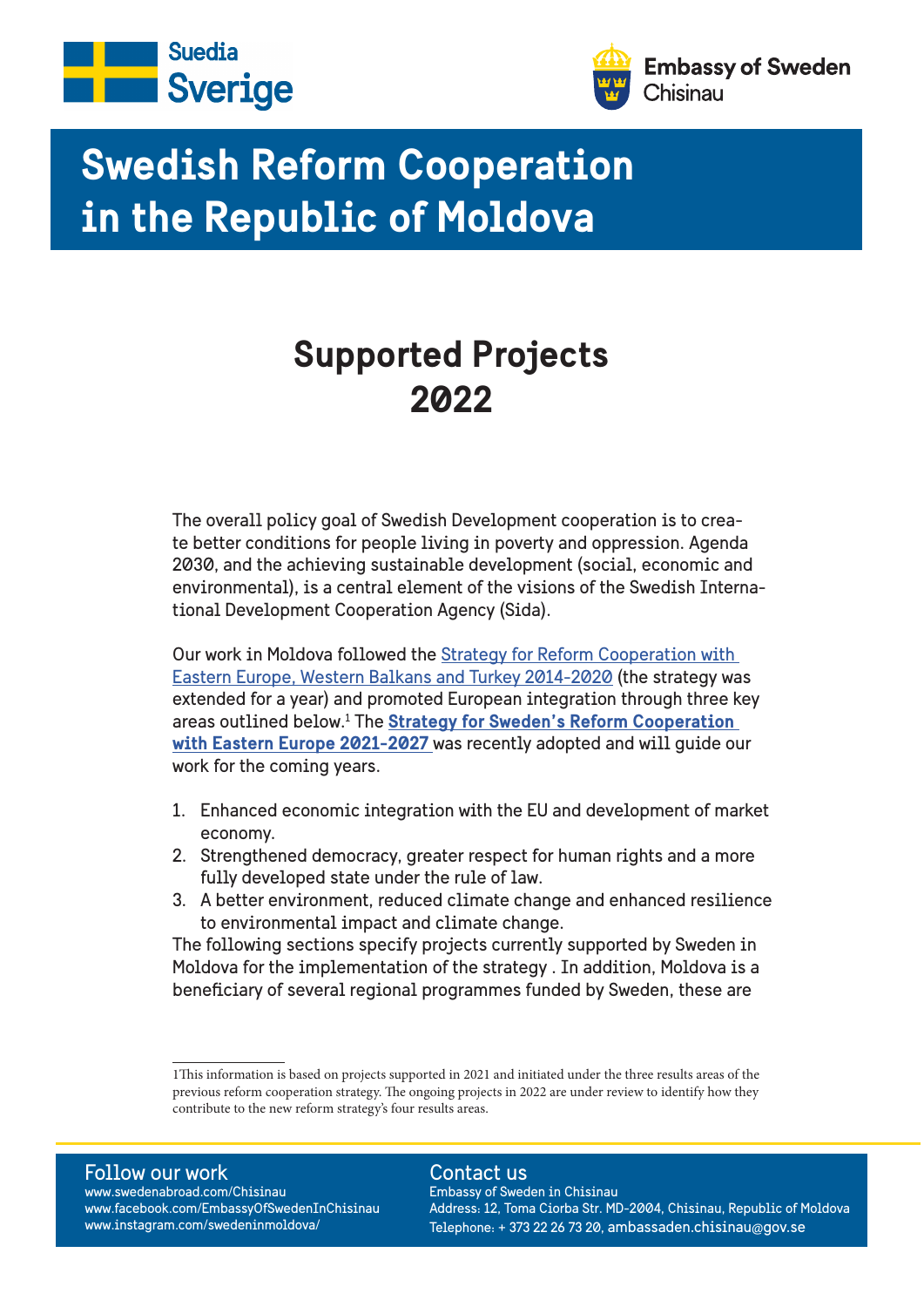### **ECONOMIC INTEGRATION AND MARKET ECONOMY**

The free trade agreement between Moldova and the EU (Deep and Comprehensive Free Trade Agreement – DCFTA) came into force in 2016 and has made EU's market open to Moldavian products and services, and vice versa. One of Sweden's priorities to foster changes so that Moldava's economy can make full use of the agreement. Against this bakcgorund we work to enhance the competitiveness of local companies and systematic reforms to enable increased trade with the EU.

#### **BUSINESS INVESTMENT CLIMATE REFORM III**

DURATION: 2019 – 2023 SWEDISH CONTRIBUTION: 28 million SEK (4 mln SEK for Inception Phase, 24 mln SEK for Implementation Phase) IMPLEMENTING AGENCY: IFC (International Finance Corporation) LOCAL COUNTERPART/BENEFICIARY: Ministry of Economy, Ministry of Agriculture and Food Industry, National Food Safety Agency, Economic Council, Business associations and SMEs

#### **EBRD WOMEN IN BUSINESS PROGRAMME MOLDOVA**

DURATION: June 2018 – June 2023 SWEDISH CONTRIBUTION: 26 million SEK IMPLEMENTING AGENCY: European Bank for Reconstruction and Development (EBRD) LOCAL COUNTERPART/BENEFICIARY: Women entrepreneurs within the SME sector

#### **TEKWILL - ICT EXCELLENCE CENTRE**

DURATION: September 2016 – September 2022 SWEDISH CONTRIBUTION: 52.6 million SEK IMPLEMENTING AGENCY: USAID Moldova LOCAL COUNTERPART/BENEFICIARY: ATIC Moldova, IT Centre of Excellence, ICT community and students

#### **BUILDING CAPACITIES FOR TRADE TRANSNISTRIA**

DURATION: May 2019 – April 2022 SWEDISH CONTRIBUTION: 22.9 million SEK IMPLEMENTING AGENCY: UNDP LOCAL COUNTERPART/BENEFICIARY: UNDP, SME sector in Transnistria

#### **START-UP CITY CAHUL (EU4MOLDOVA)**

DURATION: June 2020 – June 2023 SWEDISH CONTRIBUTION: 71 million SEK (EU delegated funds of EUR 6.8 million) IMPLEMENTING AGENCY: Moldovan Association of Information and Communications Technology Companies (ATIC) LOCAL COUNTERPART/BENEFICIARY: school and university students, teachers, educational institutions, entrepreneurs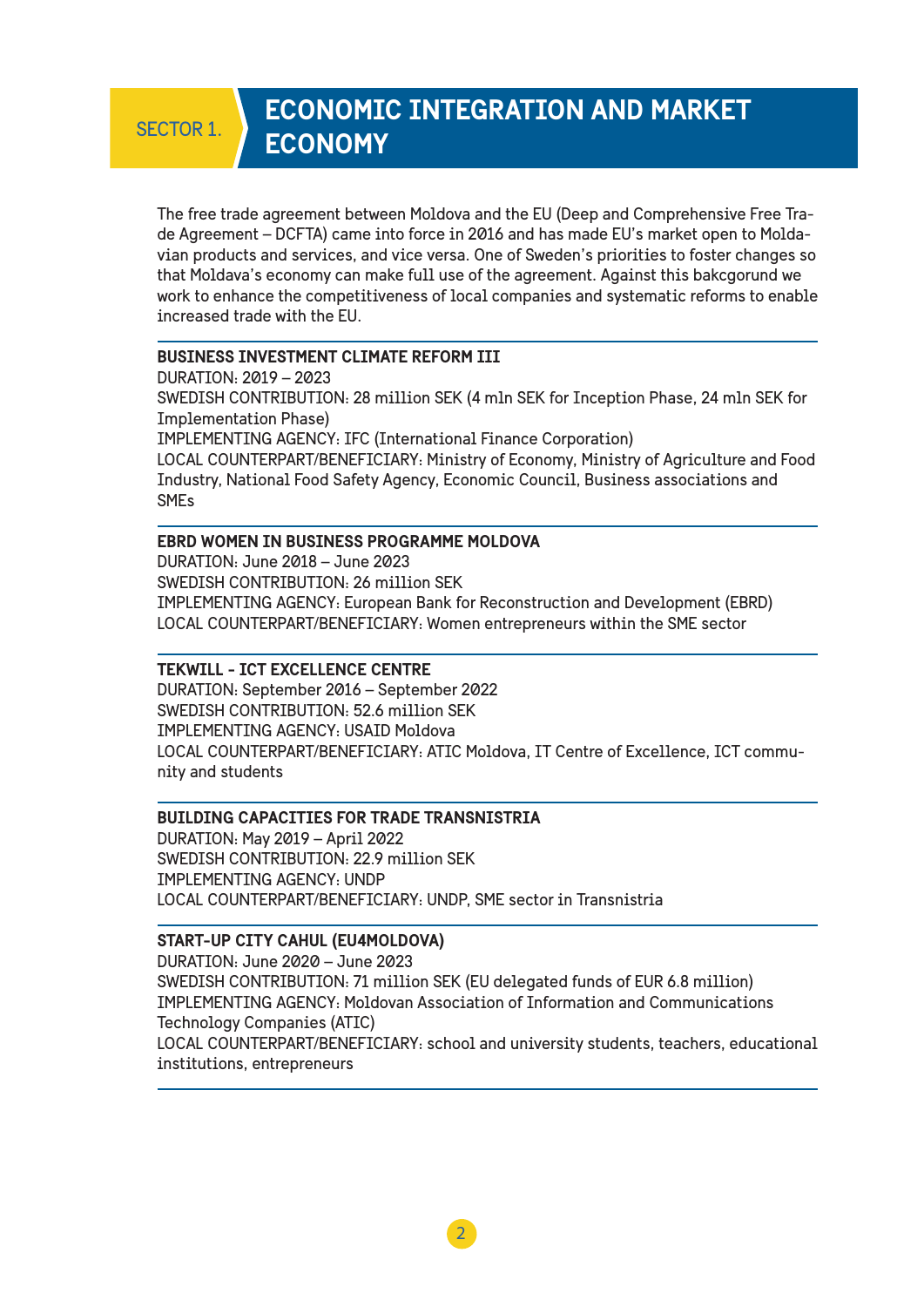### **ECONOMIC INTEGRATION AND MARKET**  SECTOR 1. **ECONOMY**

#### **FUTURE TECHNOLOGIES ACTIVITY (FTA)**

DURATION: November 2021 – October 2027

SWEDISH CONTRIBUTION: 50 million SEK

IMPLEMENTING AGENCY: USAID Moldova /Chemonics

LOCAL COUNTERPART/BENEFICIARY: Moldovan industry associations and centers of excellence within five sectors: information and communication technology (ICT), engineering, light manufacturing, creative industries, and digital media.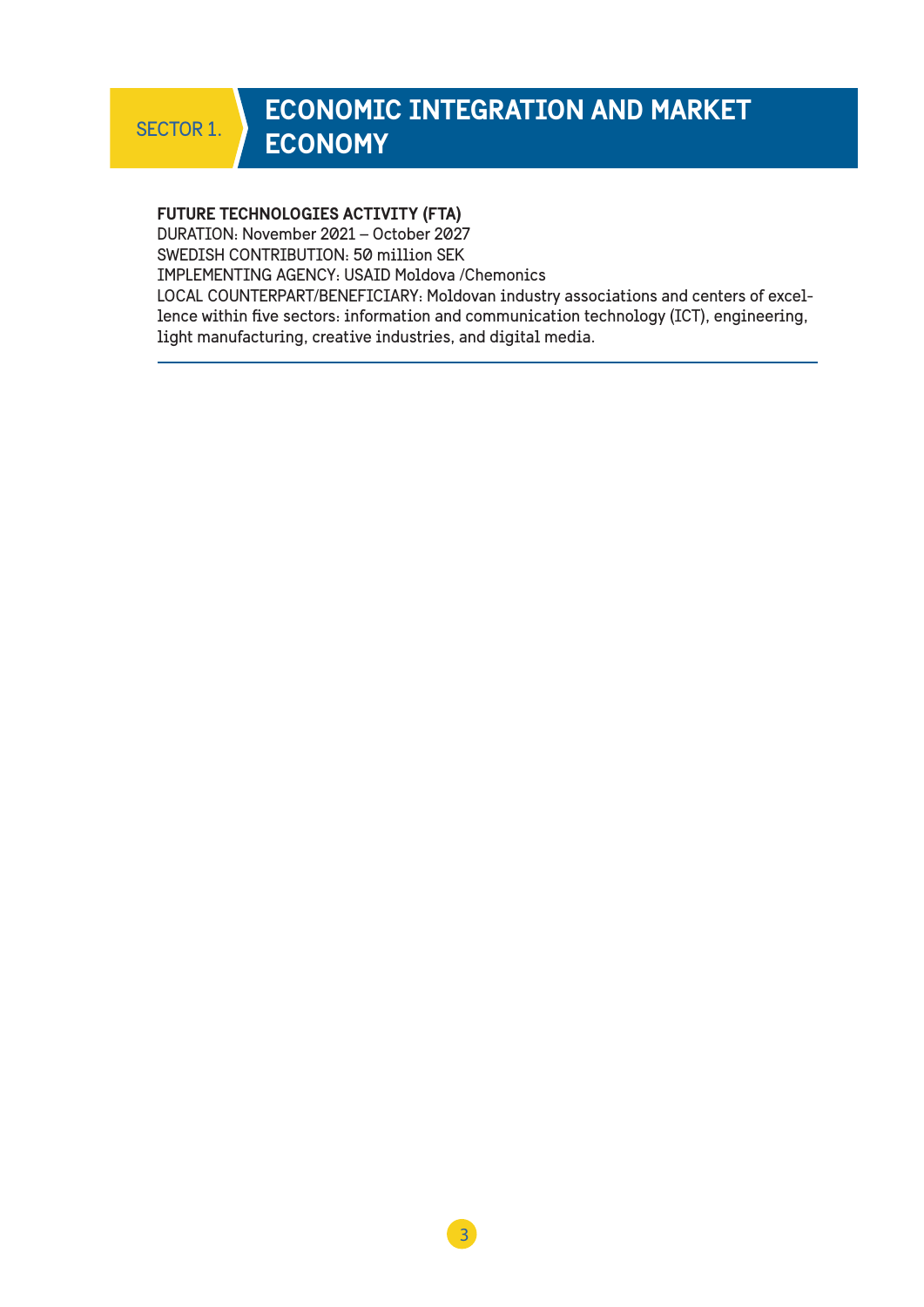### **DEMOCRACY, HUMAN RIGHTS AND RULE OF LAW**

Sweden is a strong advocate of democracy and human rights in Moldova. Sida therefore offers core support to civil society organisations to promote the development of democratic, transparent and resilient organisations and thereby a strong and versatile civil society. The organisations that Sida supports are active in areas such as non-discrimination, gender equality, LGBT, freedom of media, the environment and economic development.

#### **UN WOMEN MOLDOVA IN STRATEGIC NOTE**

DURATION: February 2021 - December 2022 SWEDISH CONTRIBUTION: 33 million SEK IMPLEMENTING AGENCY: UN Women Moldova LOCAL COUNTERPART/BENEFICIARY: Government of Moldova, parliament, local authorities, civil society organizations, media, academia, women leaders and initiative groups and women from disadvantaged groups and minorities

#### **INTERNEWS: SUPPORT TO MOLDOVAN MEDIA AND INNOVATIVE MEDIA LITERACY EFFORTS**

DURATION: October 2020 – September 2022 SWEDISH CONTRIBUTION: 6.1 million SEK IMPLEMENTING AGENCY: Internews Europe LOCAL COUNTERPART/BENEFICIARY: Journalists, media consumers

#### **CONSULTANCY SUPPORT TO THE CIVIL SOCIETY CORE-SUPPORT PROGRAMME**

DURATION: June 2019- May 2022 SWEDISH CONTRIBUTION: 2.9 million SEK IMPLEMENTING AGENCY: Swedish Development Partners LOCAL COUNTERPART/BENEFICIARY: Civil society organizations in Moldova

#### **ONE UN JOINT ACTION CROSS-RIVER SUPPORT TO HUMAN RIGHTS**

DURATION: June 2019- December 2022 SWEDISH CONTRIBUTION: 29 million SEK IMPLEMENTING AGENCY: UNDP, OHCHR, UNAIDS, UNICEF, UNODC, IOM LOCAL COUNTERPART/BENEFICIARY: Rights -holders and duty - barriers on both banks of the Nistru river

#### **CORE SUPPORT: ARTEMIDA CENTER**

DURATION: June 2020 - May 2023 SWEDISH CONTRIBUTION: 4 988 995 SEK IMPLEMENTING AGENCY: ARTEMIDA Center LOCAL COUNTERPART/BENEFICIARY: Victims of domestic violence, aggressors, decision-makers/institutions working to reduce and combat domestic violence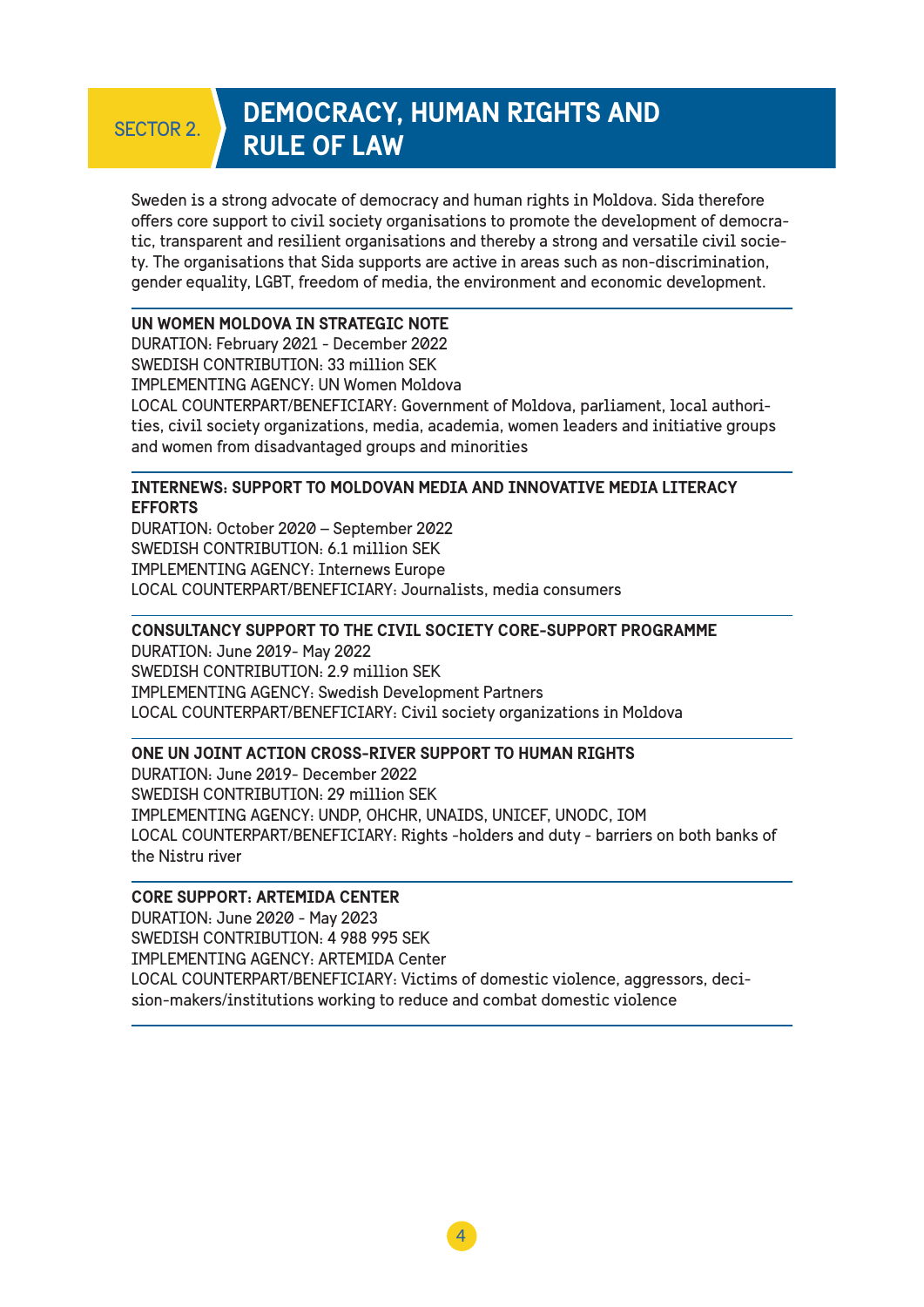### **DEMOCRACY, HUMAN RIGHTS AND RULE OF LAW**

#### **STRENGTHENING EFFICIENCY OF AND ACCESS TO JUSTICE IN MOLDOVA 2020 - 2022**

DURATION: July 2020 - December 2022 SWEDISH CONTRIBUTION: 25 million SEK IMPLEMENTING AGENCY: UNDP LOCAL COUNTERPART/BENEFICIARY: local justice sector actors, forensic institutions, CSOs, population

#### **CORE SUPPORT: WOMEN'S LAW CENTER**

DURATION: April 2020 - December 2022 SWEDISH CONTRIBUTION: 8.6 million SEK IMPLEMENTING AGENCY: NGO Women's Law Center LOCAL COUNTERPART/BENEFICIARY: GBV/DV victims, justice sector actors, police, women in penitentiaries, popupation, youth

#### **CORE SUPPORT: CONTACT CENTER**

DURATION: April 2021 - June 2023 SWEDISH CONTRIBUTION: 4, 77 million SEK IMPLEMENTING AGENCY: CONTACT Centre Moldova LOCAL COUNTERPART/BENEFICIARY: public institutions, civil society organisations, social entrepreneurs

#### **ENGAGING CITIZENS, EMPOWERING COMMUNITIES 2021-2025**

DURATION: June 2021 – December 2025 SWEDISH CONTRIBUTION: 52 million SEK IMPLEMENTING AGENCY: East Europe Foundation LOCAL COUNTERPART/BENEFICIARY: People with disabilities, women in rural areas, the elderly, youth, people living with or affected by HIV/AIDS, inhabitants of rural communities; civil society organizations and LGBT+ community in Moldova

#### **INCEPTION PHASE ON NEW POLICE COOPERATION BETWEEN MOLDOVA GENERAL POLI-CE INSPECTORATE AND SWEDISH POLICE AUTHORITY**

DURATION: July 2021 – April 2022 SWEDISH CONTRIBUTION: 4 million SEK IMPLEMENTING AGENCY: Swedish Police Authority LOCAL COUNTERPART/BENEFICIARY: Moldovan General Police Authority

#### **INCEPTION PHASE ON NEW COOPERATION BETWEEN MOLDOVA STATE TAX SERVICE AND SWEDISH TAX AUTHORITY**

DURATION: October 2021 – March 2022 SWEDISH CONTRIBUTION: 1 million SEK IMPLEMENTING AGENCY: Swedish Tax Authority LOCAL COUNTERPART/BENEFICIARY: Moldova State Tax Service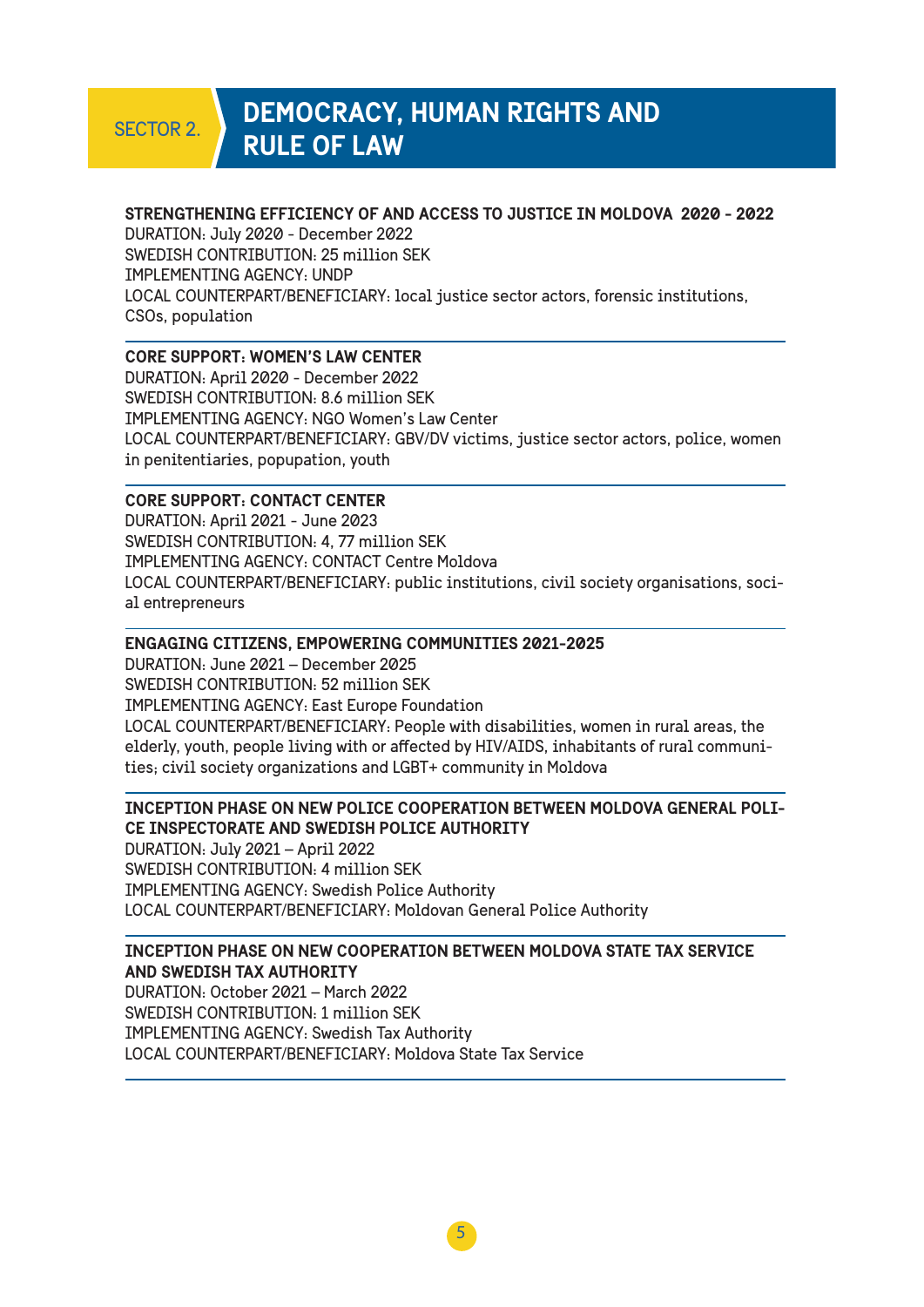### **DEMOCRACY, HUMAN RIGHTS AND RULE OF LAW**

#### **FACT FINDING ASSIGNMENT CONDUCTED BY THE SWEDISH PENITENTIARY AND PROBA-TION SERVICE**

DURATION: October 2021 – April 2022 SWEDISH CONTRIBUTION: 502 000 SEK IMPLEMENTING AGENCY: Swedish Penitentiary and Probation Service LOCAL COUNTERPART/BENEFICIARY: penitentiary and probation sector